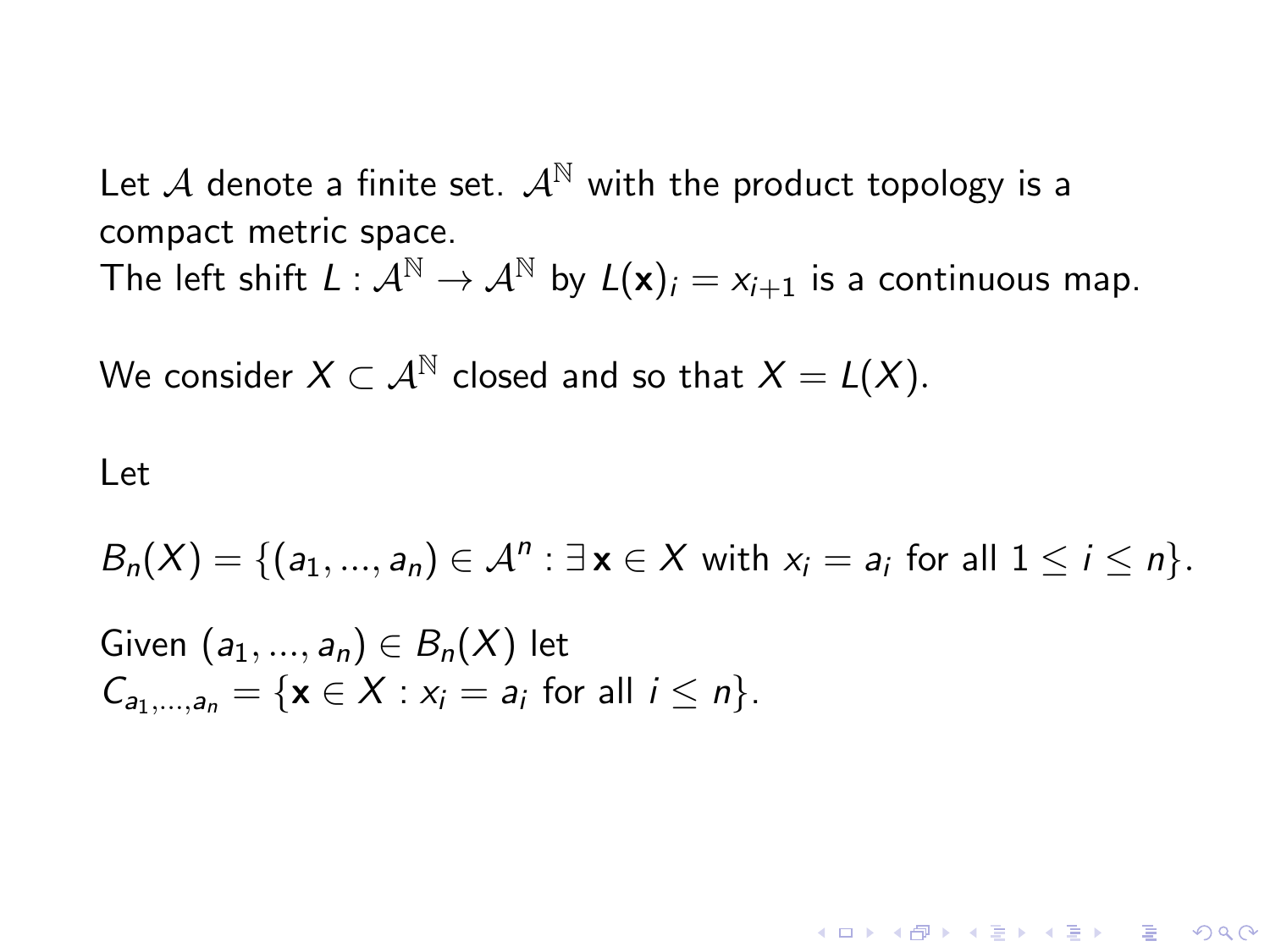## Theorem

(Boshernitzan) Let  $L : X \rightarrow X$  be a minimal, aperiodic shift dynamical system of linear block growth. That is,  $|B_n(X)| < Cn$ for arbitrarily large n.

- 1.  $(X, L)$  has at most  $C 1$  invariant ergodic Borel probability measures.
- 2. If there exists an L-invariant measure  $\mu$  so that

 $\limsup$  n min $\{\mu(\mathcal{C}_{a_1,...,a_n}): a_1,...,a_n\in B_n(X)\}>0$ 

then  $(X, L)$  is uniquely ergodic.

The second result is called Boshernitzan's criterion for unique ergodicity and was proved by Veech for IETs (and Boshernitzan in general).

4 D > 4 P + 4 B + 4 B + B + 9 Q O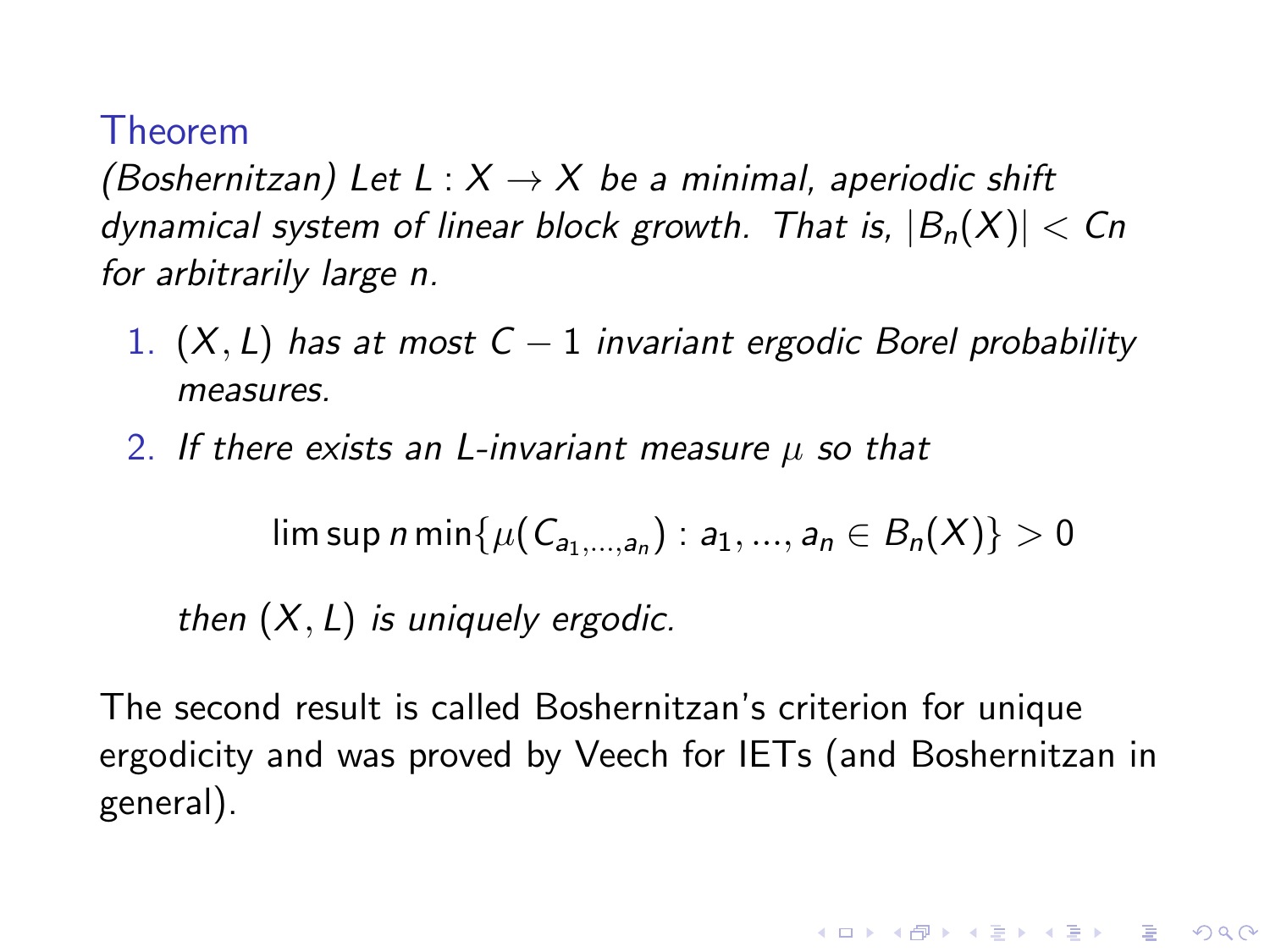By Theorem 1, we may assume  $\nu_1, ..., \nu_k$  are the ergodic invariant Borel probability measures of  $(X, L)$ . We assume that there is  $a \in A$  so that  $\nu_1(C_a) < \nu_2(C_a) \leq \nu_i(C_a)$ for all  $i > 2$ .

K ロ ▶ K @ ▶ K 할 > K 할 > 1 할 > 1 이익어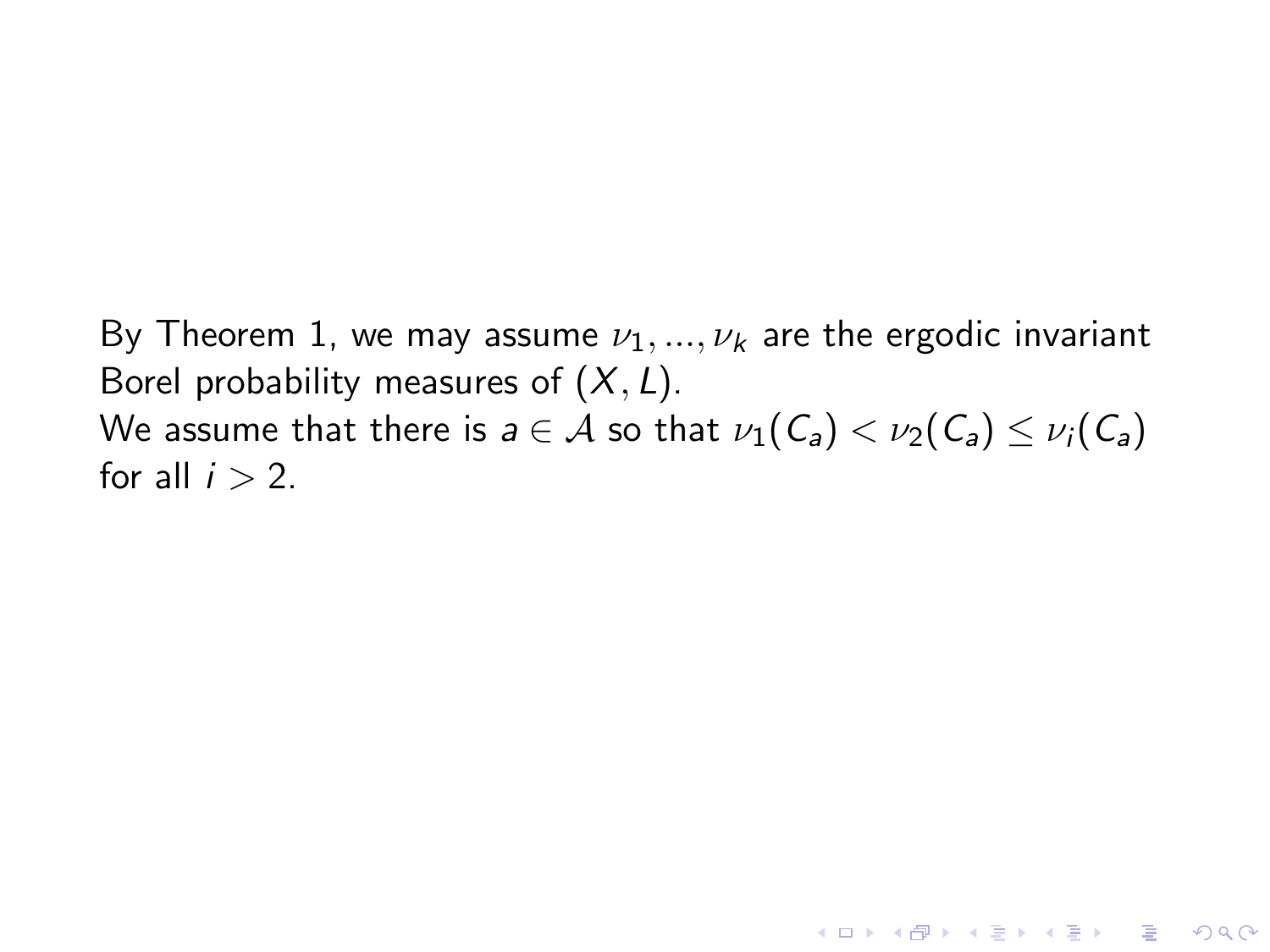The proof is based on combining two facts:

1: For every  $\epsilon > 0$  there exists  $n_0$  so that the  $\mu$ -measure of the union of the cylinders of length  $n$  that have between

$$
n\left(\frac{2}{3}\nu_1(C_a) + \frac{1}{3}\nu_2(C_a)\right) \text{ and } n\left(\frac{1}{3}\nu_1(C_a) + \frac{2}{3}\nu_2(C_a)\right)
$$

occurrences of a is at most  $\epsilon$ , for all  $n > n_0$ .

2: If  $\gamma_n = \min \{\mu(\mathsf{C}_{a_1,...,a_n}) : a_1,...,a_n \in B_n\}$  then the  $\mu$ -measure of the union of the cylinders of length  $n$  that have between  $\lceil n \rceil$  $\frac{2}{3}\nu_1(\mathcal{C}_{\mathsf{a}})+\frac{1}{3}\nu_2(\mathcal{C}_{\mathsf{a}}))$  and  $\lfloor n(\frac{1}{3})\rfloor$  $\frac{1}{3}\nu_1(\mathcal{C}_{\mathsf{a}})+\frac{2}{3}\nu_2(\mathcal{C}_{\mathsf{a}})\big)\rfloor$  occurrences of a is at least

$$
\lfloor n\big(\frac{1}{3}\nu_2(C_a)-\frac{1}{3}\nu_1(C_a)\big)\rfloor\gamma_n.\ (*)
$$

**A O A G A 4 O A C A G A G A 4 O A C A**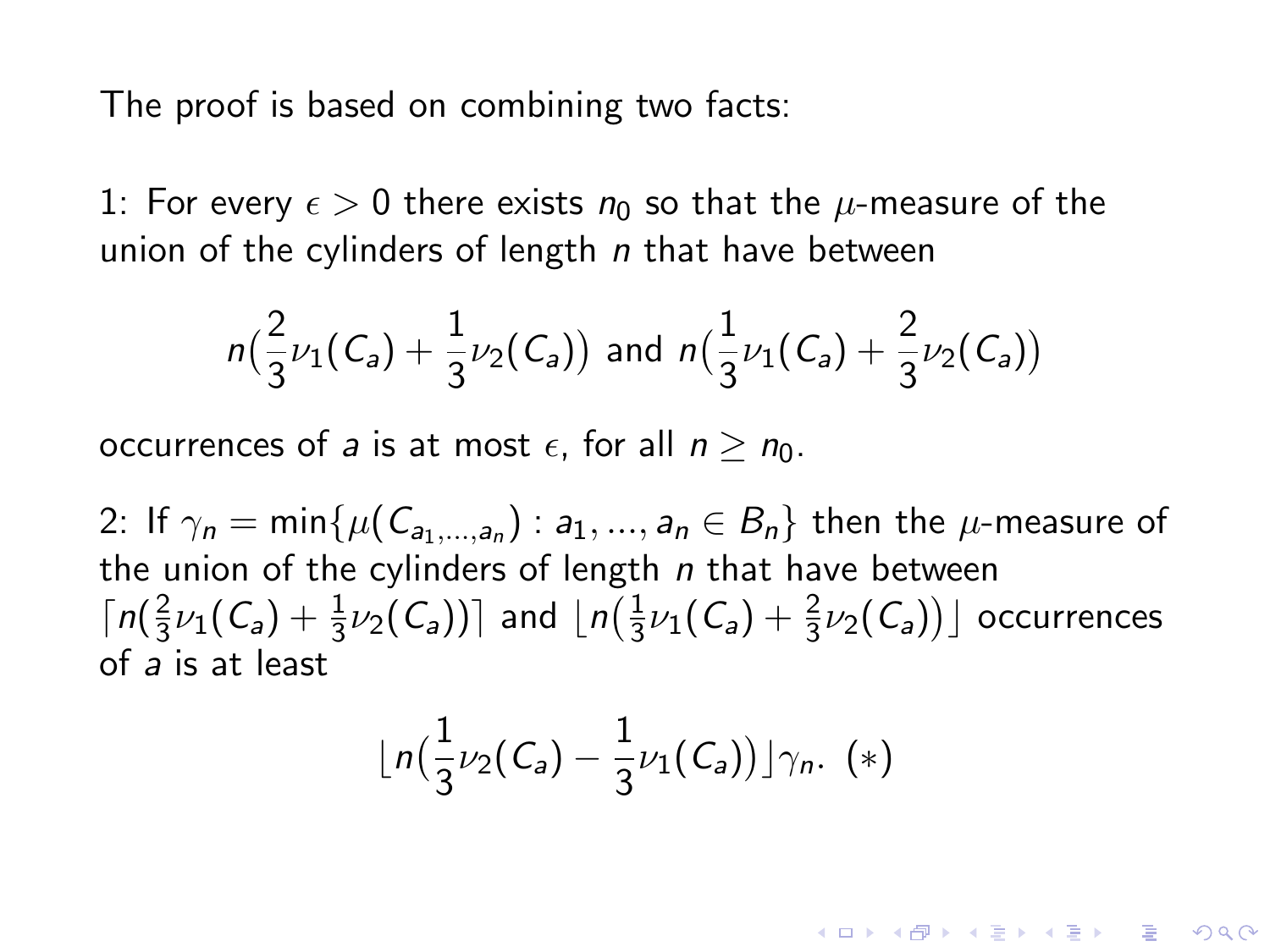Proof of Theorem 2 assuming these two facts (and Theorem 1): We are assuming

 $\limsup n \min\{ \mu(C_{a_1,...,a_n}) : a_1,...,a_n \in B_n(X) \} > 0.$ 

4 D > 4 P + 4 B + 4 B + B + 9 Q O

Given  $\nu_2(\mathcal{C}_a) > \nu_1(\mathcal{C}_a)$ , the lim sup of  $(*)$  is positive.

This contradicts the first fact.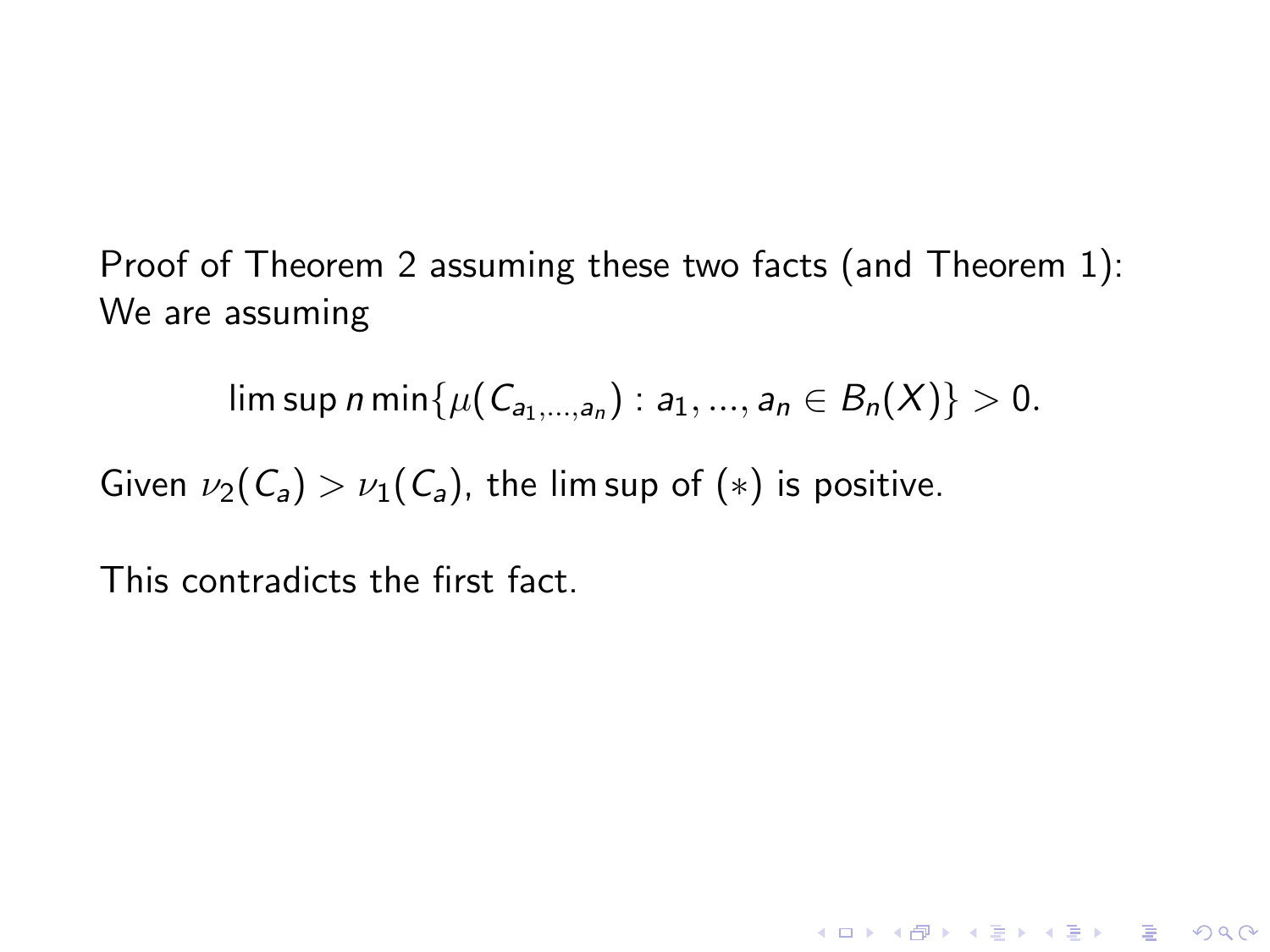Our first fact comes from connecting the symbols and the dynamics.

By the ergodic theorem:

$$
\nu_i(\{\mathbf{x} \in X : \frac{1}{n}|\{j \leq n : L^j(\mathbf{x}) \in C_a\}|
$$
  

$$
\notin [\nu_i(C_a) - \epsilon, \nu_i(C_a) + \epsilon]\}) \stackrel{n \to \infty}{\longrightarrow} 0
$$

**KORK ERKER ADE YOUR** 

The set of **x** is the union  $(b_1, ..., b_n) \in B_n(X)$  so that  $\{i \leq n : b_i = a\} \notin [n(\nu_i(\mathcal{C}_a) - \epsilon), b(\mathcal{C}_a + \epsilon)].$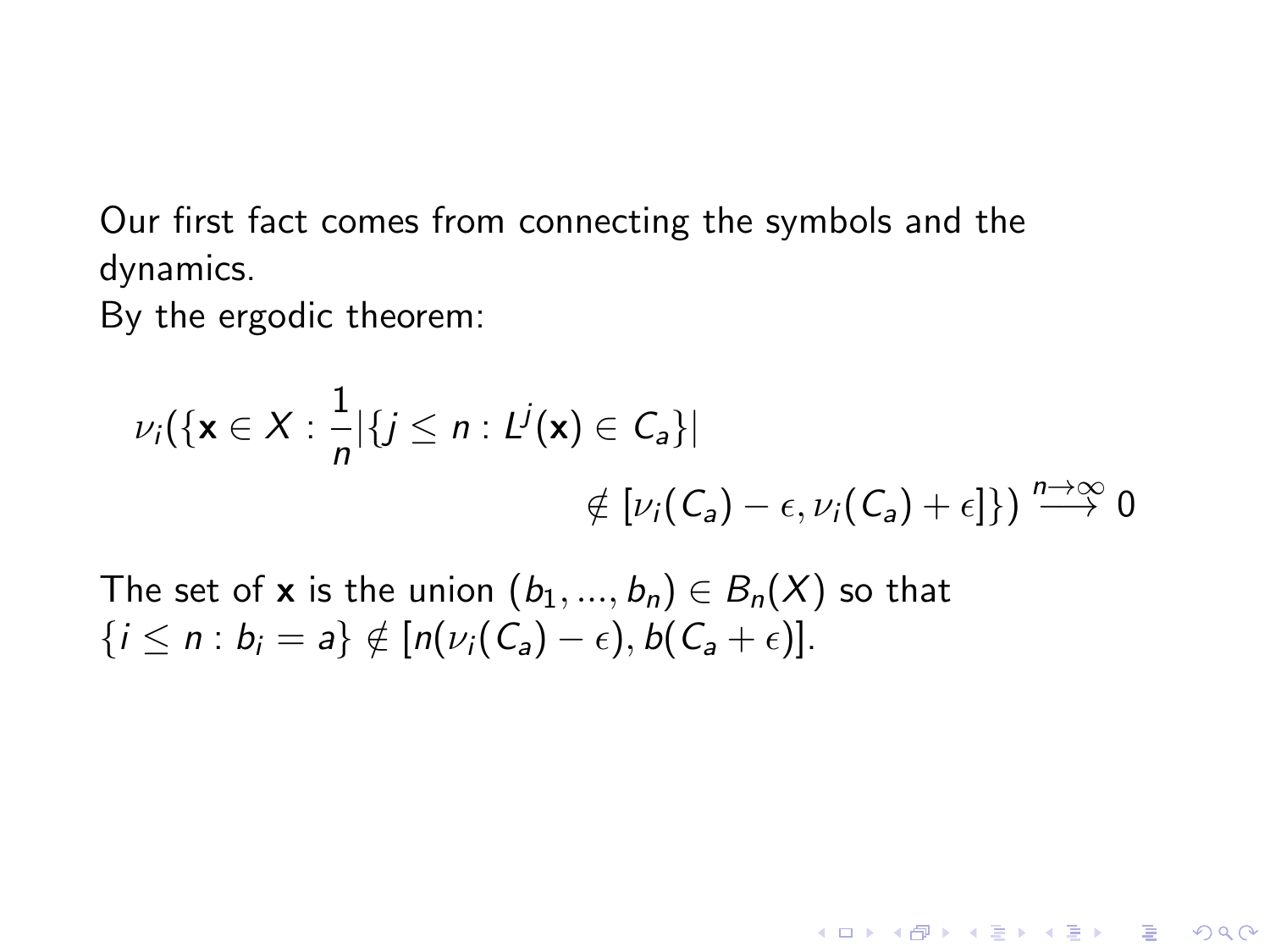Completing the proof of the first fact:

Because no ergodic measure for  $(X, L)$   $\nu_i$  satisfies

$$
\nu_1(\mathcal{C}_a) < \nu_i(\mathcal{C}_a) < \nu_2(\mathcal{C}_a),
$$

for each  $\nu_i$  there exists  $n_i$  so that the  $\nu_i$ -measure of the union of the cylinders of length  $n$  that have between

$$
n(\frac{2}{3}\nu_1(C_a)+\frac{1}{3}\nu_2(C_a)) \text{ and } n(\frac{1}{3}\nu_1(C_a)+\frac{2}{3}\nu_2(C_a))
$$

occurrences of a

is at most  $\epsilon$ , for all  $n \geq n_i$ .

In Let  $n_0$  be the maximum over all the  $n_i$ . Because any invariant measure (including  $\mu$ ) is a convex combination of ergodic measures, we have the first claim.

**KORKAR KERKER EL VOLO**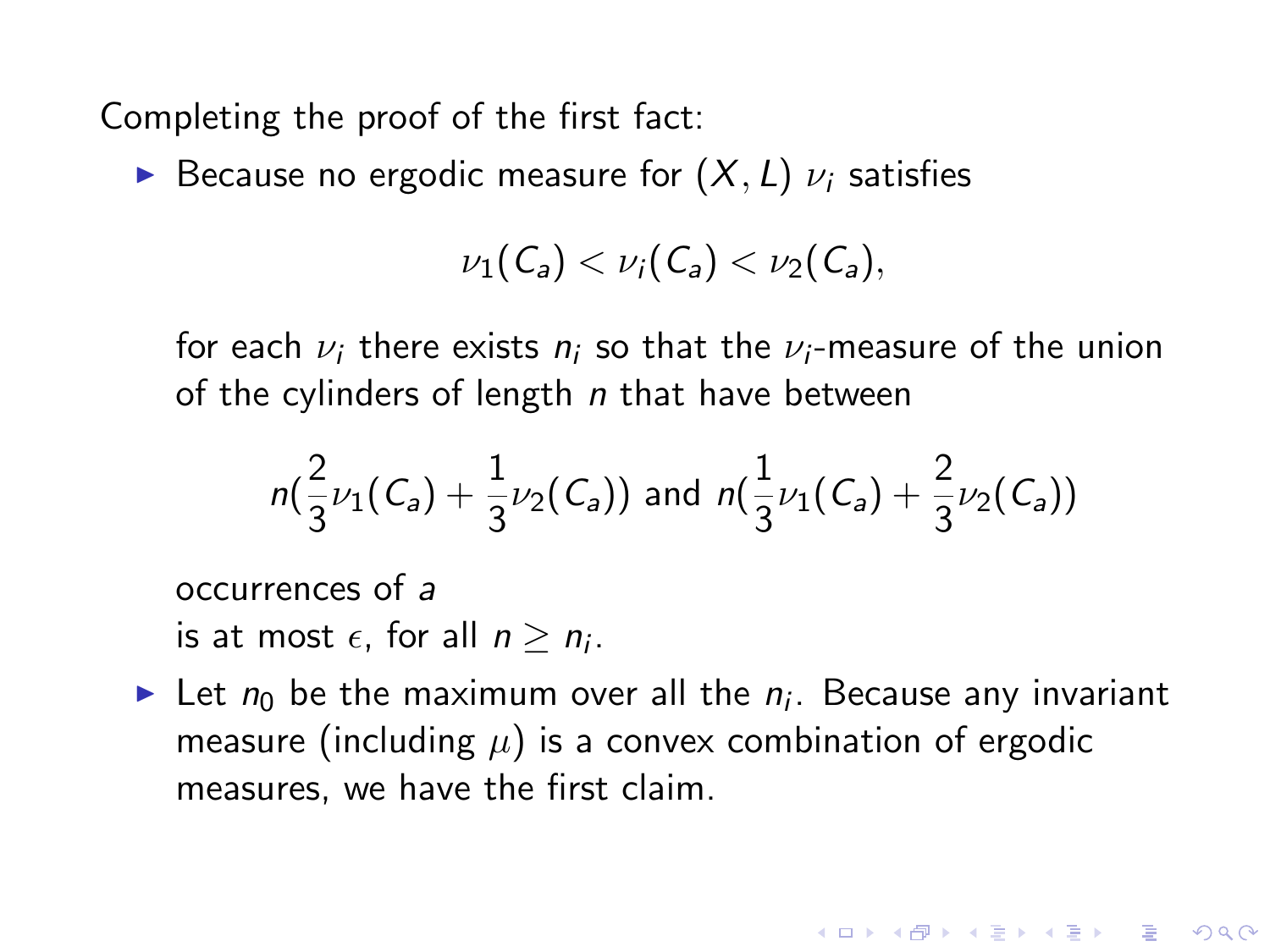Our second fact:

- ► For each *n*, there exists  $(a_1, ..., a_n) \in B_n(X)$  with at most  $n\nu_1(C_a)$  occurrences of the letter a and there exists  $(b_1, ..., b_n) \in B_n(X)$  with at least  $n\nu_2(C_a)$  occurrences of the letter a.
- By minimality of  $(X, L)$  there is some m and word  $(a_1, \ldots, a_n, w_1, \ldots, w_k, b_1, \ldots, b_n) \in B_m(X)$ .
- ► Let  $u_0, ..., u_{m-n}$  be the sequence of words  $u_0 = (a_1, ..., a_n), u_1 = (a_2, ..., a_n, w_1), ..., u_{m-n-1} =$  $(w_k, b_1, \ldots, b_{n-1}), u_{m-n} = (b_1, \ldots, b_n).$ Notice:
	- $u_i \in B_n(X)$  for all *i*.
	- In The number of occurrences of a in  $u_{i+1}$  is at most one more than the number of occurrences of  $a$  in  $u_i$ .

**ALLARA ARALIS ARRA**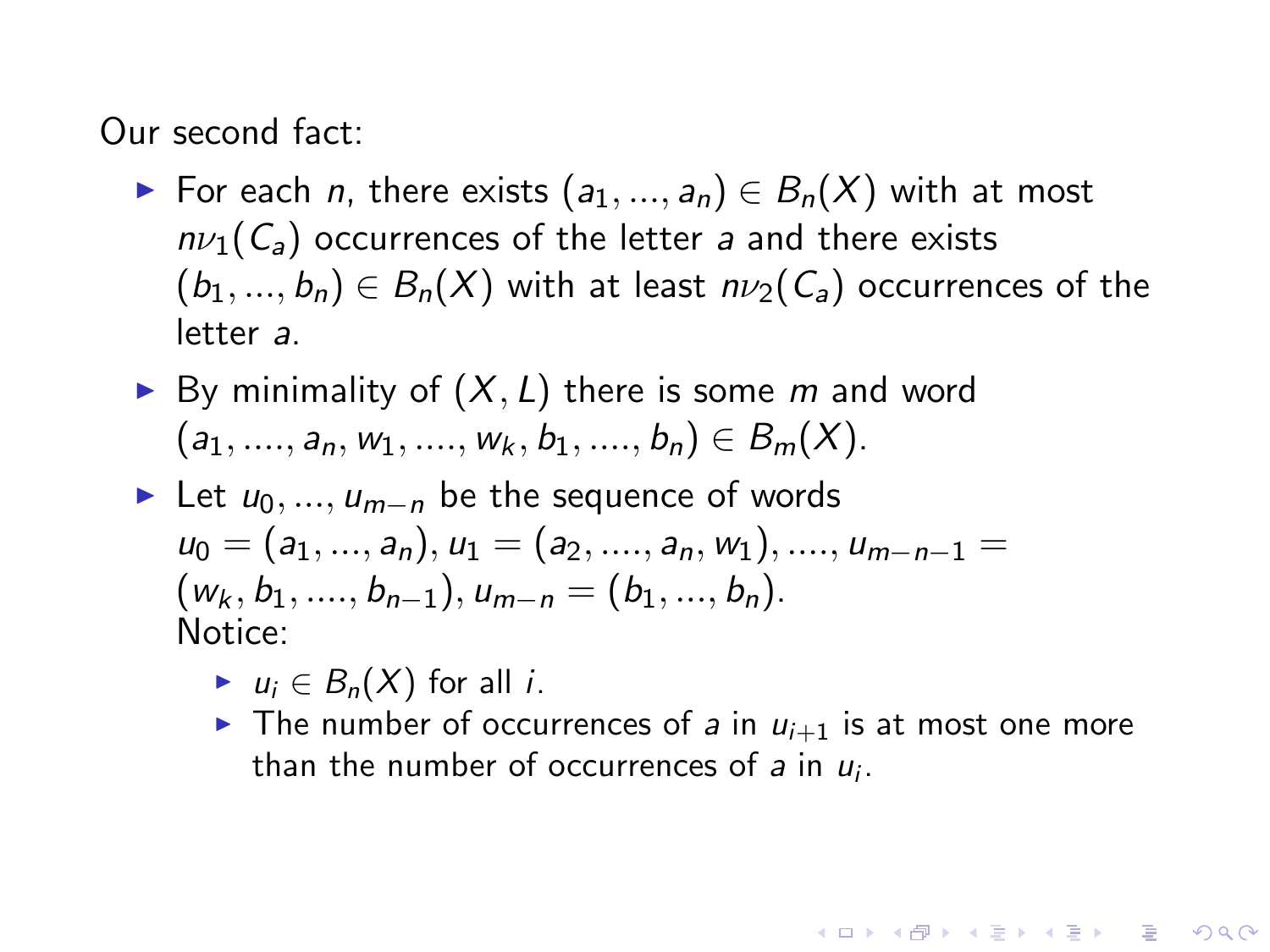## Theorem

(Boshernitzan) Let L :  $X \rightarrow X$  be a minimal, aperiodic shift dynamical system of linear block growth. That is,  $|B_n(X)| < Cn$ for arbitrarily large n.  $(X, L)$  has at most  $C - 1$  invariant ergodic Borel probability measures.

**KORK ERKER ADE YOUR** 

We will show that there are at most  $2C$  ergodic measures.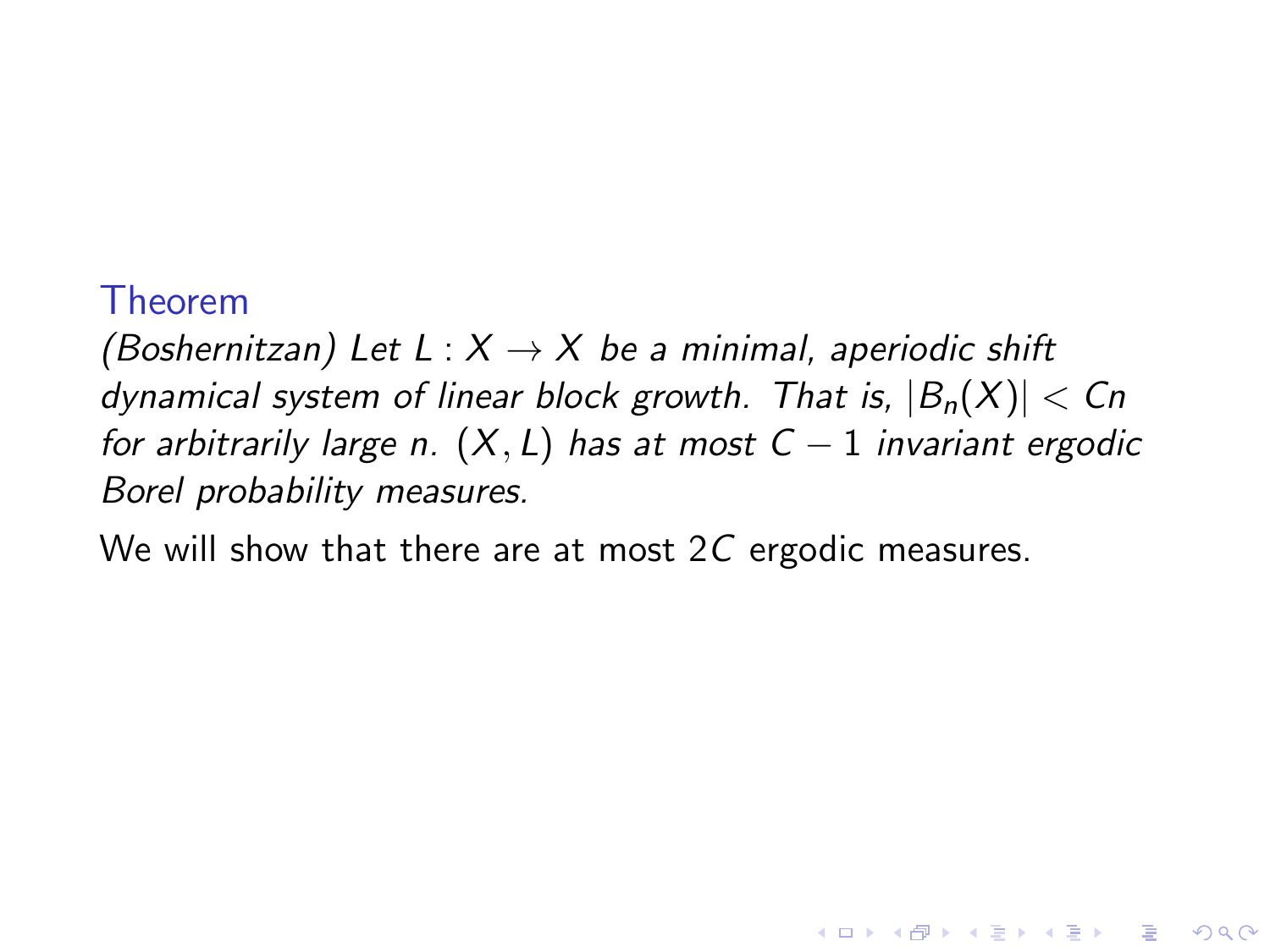Given X and  $n \in \mathbb{N}$  we get a directed graph  $G_n$ . Vertices =  $B_n(X)$ . Two vertices  $(a_1, ..., a_n)$ ,  $(b_1, ..., b_n)$  are connected if  $a_i = b_{i-1}$  for  $2 \le i \le n$  and  $(a_1, a_2, ..., a_n, b_n) = (a_1, b_1, ..., b_n) \in B_{n+1}(X)$ .

**KORK ERKER ADE YOUR**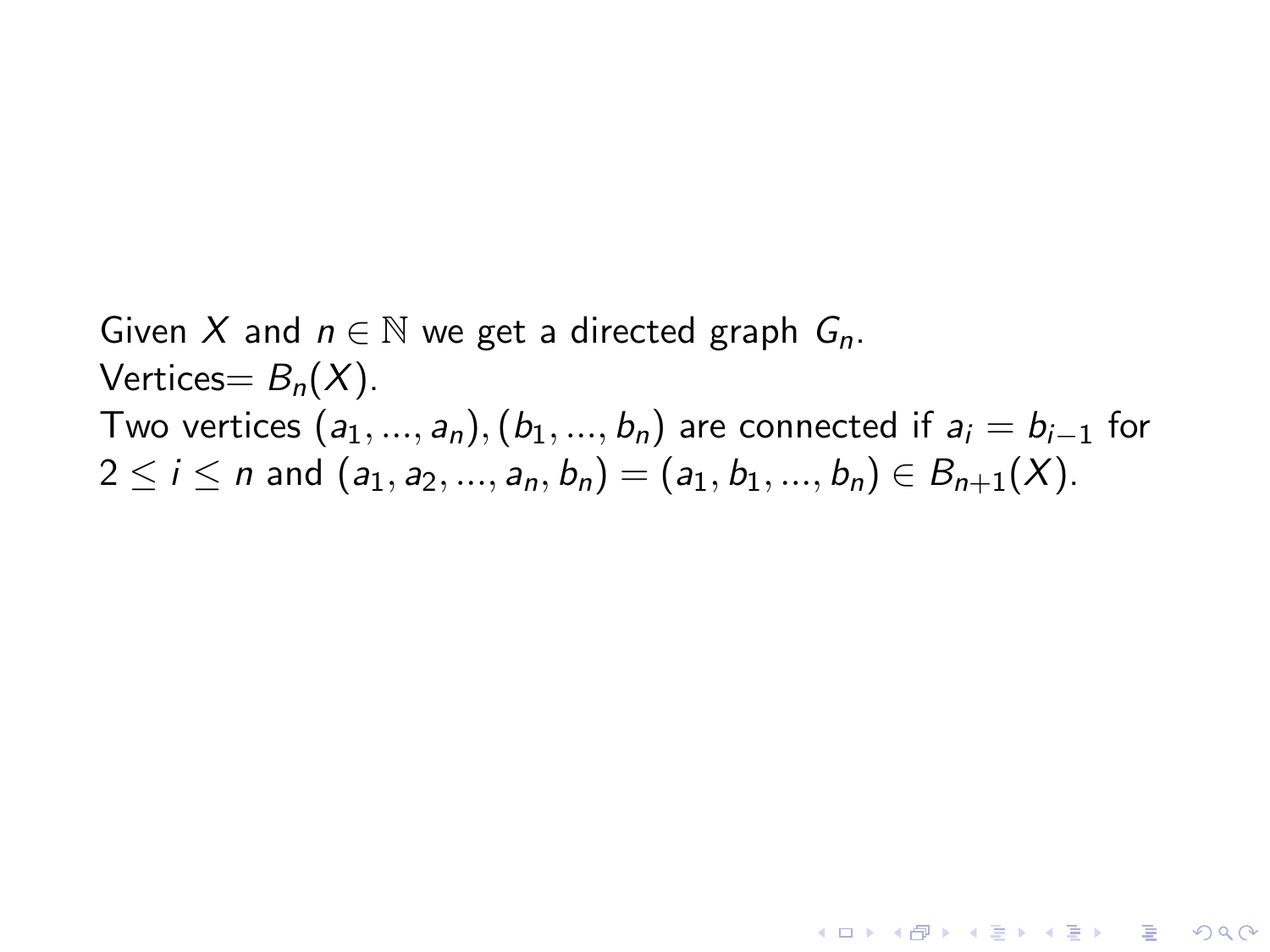A Rauzy graph for the Thue-Morse system:  $\mathcal{X} = \{ \mathit{L^i(a,b,b,a,b,a,a,b,b,a,a,b,b,a,b,b,a,...)} \}_{i \in \mathbb{N}}$ 



Picture by Anna Frid

**KORK STRAIN A BAR SHOP** 

So  $(a, a, b, a, b) \in B_5(X)$  but  $(a, a, b, a, a) \notin B_5(X)$ .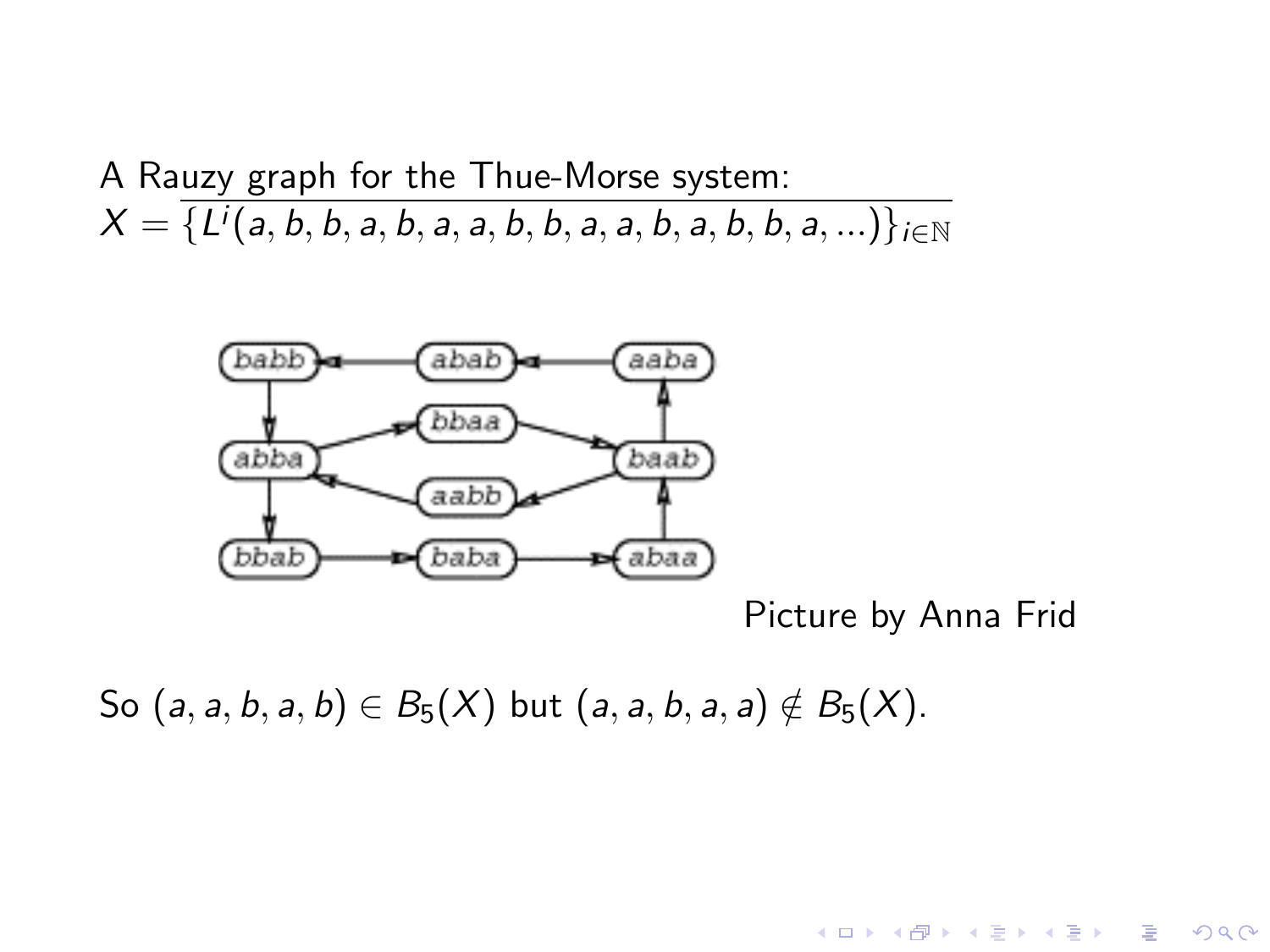

- 1. For any invariant measure  $\mu$ ,  $\mu(C_{\mathsf{a}ab\mathsf{a}}) = \mu(C_{\mathsf{a}b\mathsf{a}b}) = \mu(C_{\mathsf{b}a\mathsf{b}b}).$
- 2. Infinitely many n have  $G_n$  has at most  $C 1$  vertices with more than 1 outgoing edge and at most  $C - 1$  vertices with more than 1 incoming edge.

**KORK ERKER ADE YOUR** 

Because  $|B_{n+1}| - |B_n| < C$  for infinitely many *n*.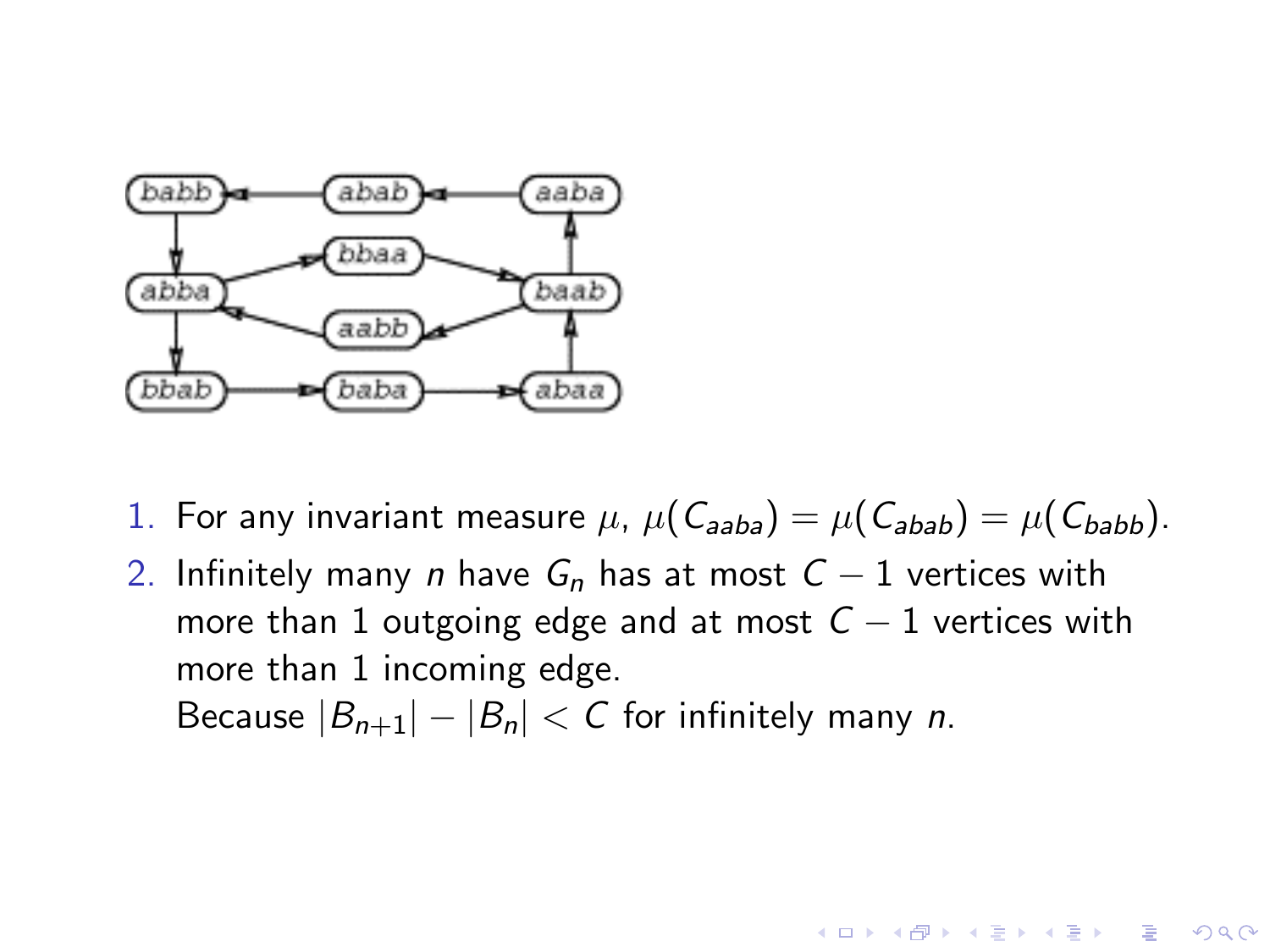Because ergodic measures are mutually singular, given any two ergodic measures,  $\mu, \nu$  for all large *n* we can find A, B

**KORK ERKER ADE YOUR** 

- $\blacktriangleright$  disjoint clopen sets
- $\blacktriangleright$  unions of *n* cylinders
- $\blacktriangleright$   $\mu(A) > 1 \epsilon$  and  $\nu(A) < \epsilon$  and
- $\triangleright \nu(B) > 1 \epsilon$  and  $\mu(B) < \epsilon$ .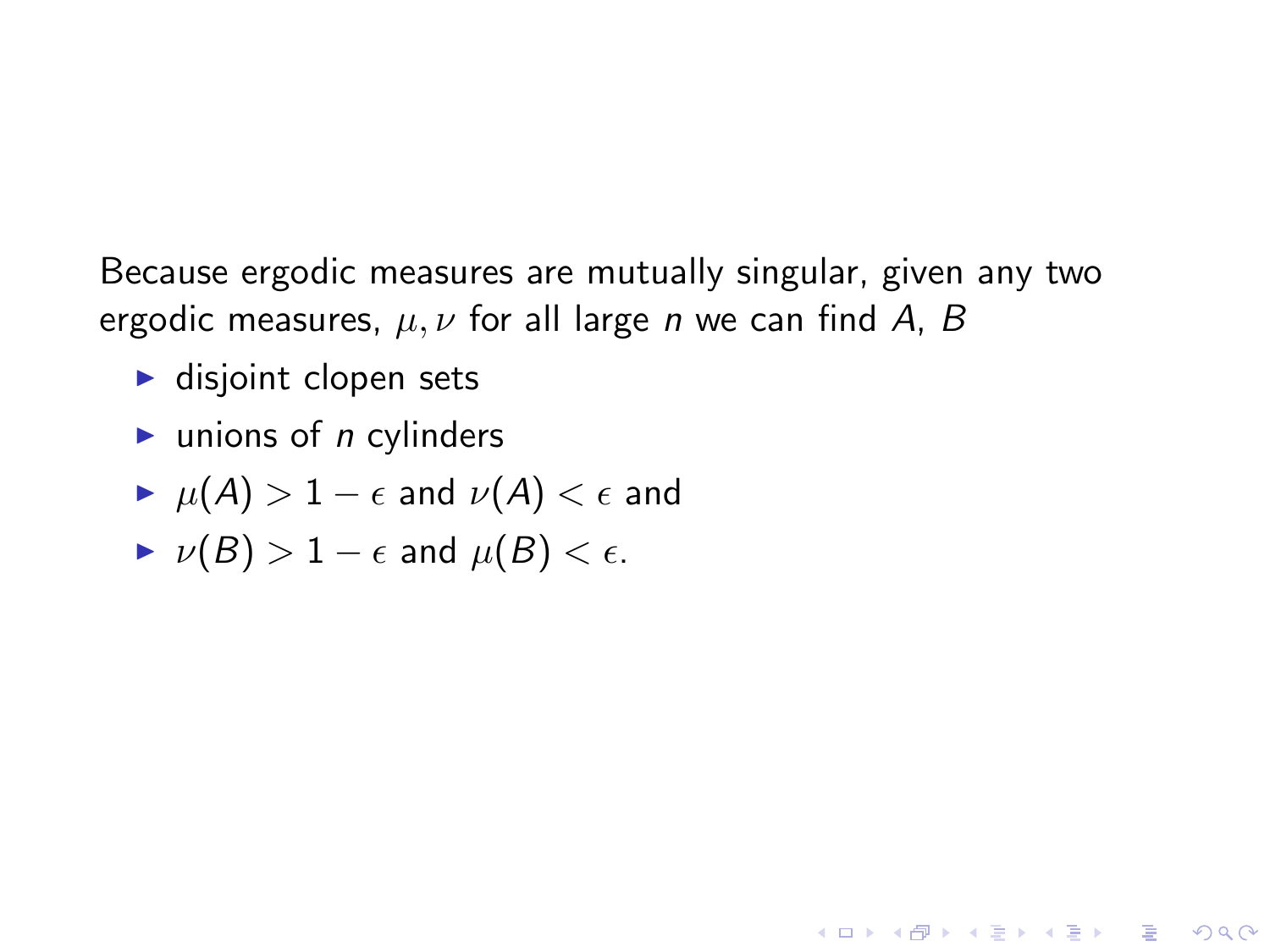

Lets call a "chain" a set of consecutive vertices so that each vertex has only one incoming and outgoing edge.

–The cylinders in each chain have the same measure for every invariant measure.

For any  $\epsilon > 0$  and ergodic measure  $\mu, \nu$  there exists  $n_0$  so that for all  $n > n_0$ , no in chain in  $G_n$  can have measure more than  $\epsilon$  for both.

**KORK ERKER ADE YOUR**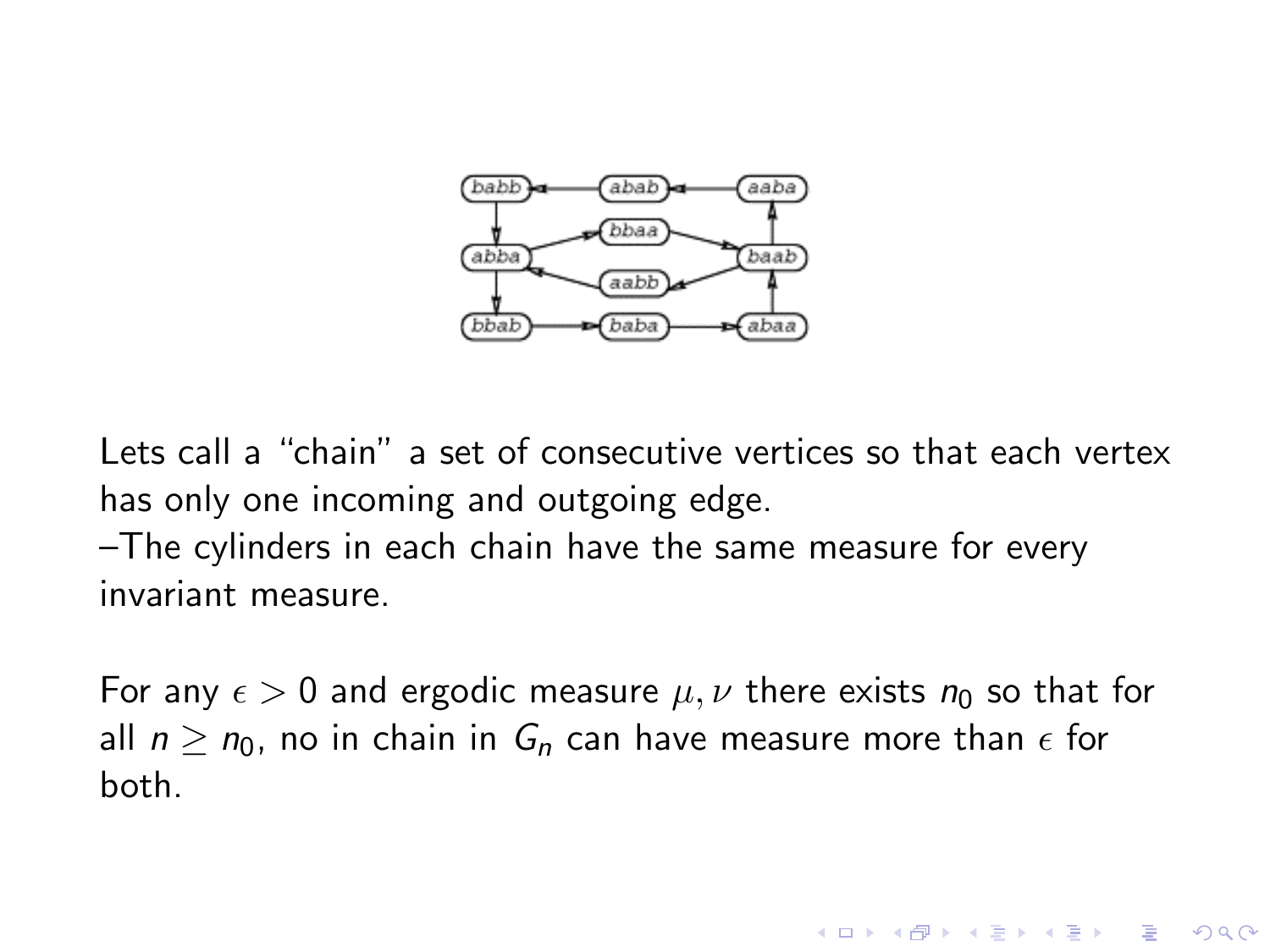Moral: For any two ergodic measures, at most one of them can give definite weight to a chain that does not contain any vertices with two incoming arrows.

**K ロ ▶ K @ ▶ K 할 X X 할 X → 할 X → 9 Q Q ^** 

So the number of ergodic measures is at most that number of chains.